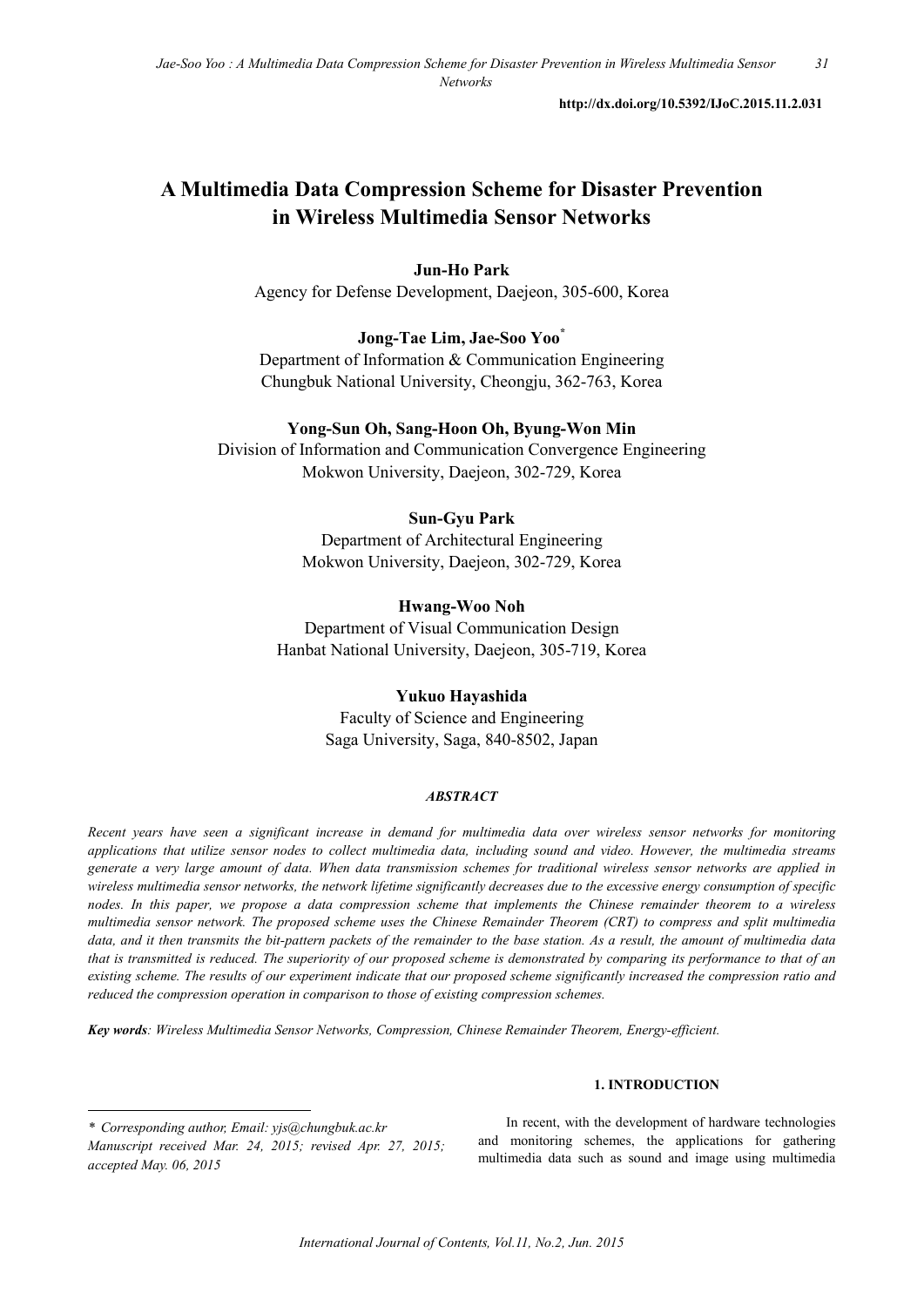sensors have been increased [1]. As the multimedia data are very large over simple data in traditional sensor networks, the network lifetime of the sensor network is significantly reduced due to excessive energy consumption in particular nodes for transmitting the data. In addition, the multimedia data increase the data transmission time and decline the data reception ratio. Consequently, the existing schemes based on the traditional sensor networks are not suitable for the environments to collect the multimedia data [1]-[3].

For the purpose of performance improvement in the wireless multimedia sensor networks, the multimedia data compression schemes have been actively in progress as a representative study. It is necessary to use compression schemes to improve the wireless multimedia sensor networks. However, most of the existing compression schemes for sensor data are based on signal compression such as wavelet and variable quantization and code compression [4]-[12]. These studies are not suitable for the environments based on wireless sensor networks. The compression schemes for wireless multimedia sensor networks are also in their infancy. Therefore, it is necessary to study an energy-efficient multimedia data compression scheme considering the characteristics of the wireless multimedia sensor networks.

In this paper, we propose a novel data compression scheme for wireless multimedia sensor networks. The proposed scheme splits and compresses the sensing multimedia data based on the Chinese Remainder Theorem (CRT) [13] algorithm considering their characteristics. Moreover, the proposed scheme decides the number of segments to be sent via each node based on the remaining energy of the nodes of the upper level in the path of the sending data. By doing so, it is possible to consume the balanced energy among the sensor nodes.

### **2. THE PROPOSED DATA COMPRESSION SCHEME**

In this paper, we propose an energy-efficient data compression and transmission scheme to extend the network lifetime by reducing the energy consumption and load on particular nodes. The proposed scheme consumes the energy of the entire network in balance by transmitting the split packets via the multi-paths considering remaining energy of the upper level nodes. At first, the source node recognizes the number of nodes on the path to transmit the sensor readings and splits massive multimedia data into the segments based on the Chinese Remainder Theorem (CRT) algorithm. Then, it transmits the packets by the remaining energy of the upper nodes.

In order to carry out the proposed scheme, it is necessary to identify the transfer nodes during data transmission from the source node to the base station. Thus, all nodes identify information of the transfer nodes to send the multimedia data through the network initialization stage. Fig. 1 shows a network initialization stage. The proposed scheme identifies routing levels on the basis of the number of hops for the nodes participating in data transmission. It also finds the level that the maximum number of nodes exist, called Maximum Transfer Level (MTL), during routing process. The source nodes utilize MTL for data partition.



The base station prepares a Network Initialization Message in a format shown in Fig. 2-(a) and transfers it to the entire network with a flooding method. During network initialization, when each node receives the network initialization message from the neighboring nodes, it generates routing tables shown in Fig. 2-(b) on the basis of the information of the initialization message. Each node is able to identify information on the depth of the upper parent level, transfer\_node IDs when transmitting the data by themselves and MTL using the routing tables. This process is repeated until all of the sensor nodes generate the routing table.

| <b>Level</b> | <b>Transfer_Node</b> |               |          |            |
|--------------|----------------------|---------------|----------|------------|
|              | $1\nu$ 1             | $\frac{1}{2}$ | $\cdots$ | $\n  l\n$  |
| <b>Nodes</b> | N1                   | N3 / N4 / N5  | 1.11     | <b>N10</b> |

(a) Configuration on network initialization message

| <b>Level</b> | <b>Transfer_Node IDs</b> | <b>Is_MaxTransferLevel(MTL)</b> |
|--------------|--------------------------|---------------------------------|
| $1v_1$       | N1                       | False                           |
| $Iv_2$       | N3, N4, N5               | True                            |
| $\cdots$     | <b>Service</b>           | False                           |
| $h_n$        | <b>N10</b>               | False                           |
|              |                          |                                 |

(b) Routing table

Fig. 2. Network initialization message and routing table

The data partition algorithm such as the proposed scheme splits the data to be transmitted via the entire network. Therefore, it has an advantage of the balanced energy consumption. However, as the packets contain basic elements such as header and footer, excessive number of split segments is rather inefficient. Thus, it is essential to split the data into an appropriate number for high efficiency. Accordingly, in this stage, it is required to carry out data partition on the basis of the remaining energy of the transfer nodes at the MTL on the transmission paths.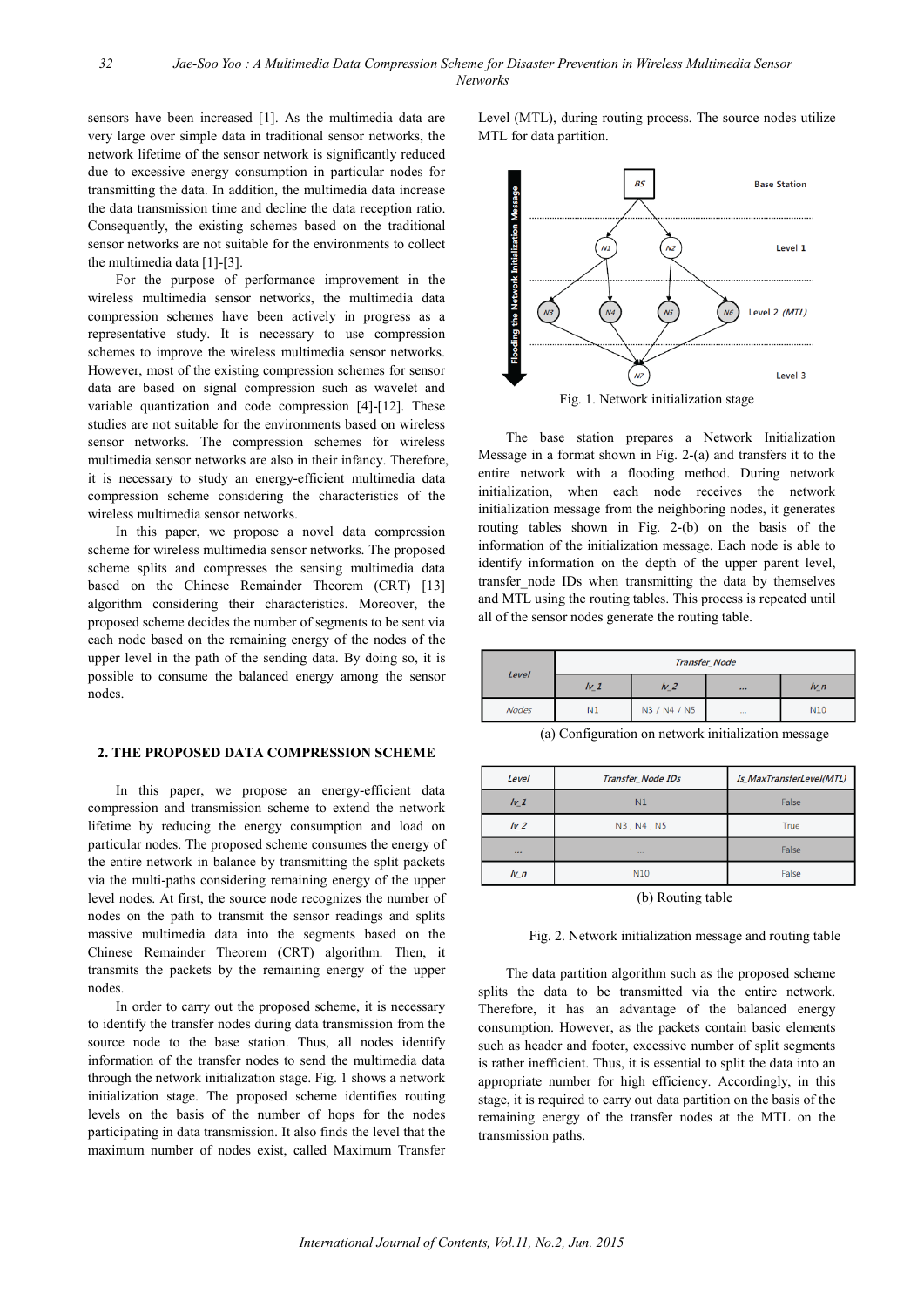Fig. 3 shows the data partitioning of the proposed scheme. At the first, the source nodes collect the remaining energy of the transfer nodes at level\_N corresponding to MTL that belongs to the path from the source node to the base station. To do this, after the source node detects an event and then generates the multimedia data, it requests the remaining energy of the each node in MTL before transmitting the first data. Each node in MTL replies the ack message containing its remaining energy to the source node and the source node decides the number of split segments based on it. The number of split segments can be gotten by calculating the greatest common measure (GCM) after carrying out the simplification of the collected remaining energy information. It defines the number that is obtained by dividing the remaining energy by the least common measure (LCM) as the final number of split segments and carries out the data partitioning based on it.



Fig. 3. Establishment of the number of split segments

The partitioning and compression process are carried out by using the Chinese Remainder Theorem (CRT) algorithm on the basis of the number of the split segments. Figure 4 shows the entire data partition and compression processes. It carries out data separation and compression by using the Chinese Reminder Theorem (CRT) algorithm and the following assumptions:

- [Assumption 1] The base station should know the size of the original multimedia data, 2ω.
- [Assumption 2] A set of minimum prime numbers are chosen so that they are the smallest prime numbers that satisfy the condition  $P1 \times P2 \times ...$  $x$  Pn  $> 2\omega$ . The base station should know the minimum prime numbers set in order to restore the original multimedia data.
- [Assumption 3]The prime numbers in the minimum prime numbers set are consecutive.

When N and ω denote the number of split segments used to split the data and the number of bits for original data, respectively, we select a set of N minimum prime numbers to compress the original data and carry out data partition and compression on the each prime number. Fig. 4 shows how the multimedia data using the Chinese Reminder Theorem (CRT) algorithm are partitioned. If the size of the original data is 40 bits and the number of split segments N is 7, the set of minimum prime numbers becomes  $\{43, 47, 53, 59, 61, 67, 71\}$ . For data of each packet, the bit-pattern of remainder by splitting the original data by the minimum prime number is sent. As the remainder is always smaller than the divisor from the

characteristics of modular operation, it is possible to get larger energy gain than transmitting the original data.



Fig. 4. Splitting Multimedia data

As the proposed scheme allows the entire data to be split into several segments and to be transmitted via multiple paths, it is very important for the base station to recognize the index of the split packets on the original data for recovering the data after receiving the entire split packets. To do this, the proposed scheme sends the compressed split segments (payload) and bitidentifier using the XML label scheme to the base station when transmitting the packet. The bit-identifier allocates as many bits as the number of split segments and sets the bit corresponding to the index of the transmitted data to '1'. Therefore, each bit indicates the index of the corresponding packet. Figure 5 shows a transmission packet structure and how to transmit packets from a source node to the base station. As the data has been split into 7 segments as shown in Figure 4, 7 bits have been allocated and the positions corresponding to the index of the split segments are set to '1'. Accordingly, Node N2 that receives data from node N7 may check the bit-identifier to confirm that the 1st and 2nd payloads have been sent, while Node N5 may check the bit-identifier to confirm that the 5th payload has been sent. The base station carries out data recovery using the Chinese reminder theorem (CRT) algorithm and the bit-identifier when the entire split packets are received.



Fig. 5. Transmission of the split packets

### **3. PERFORMANCE EVALUATION**

We have developed a simulator based on JAVA to evaluate our proposed scheme and the existing compression schemes [14]-[18]. This simulation was carried out by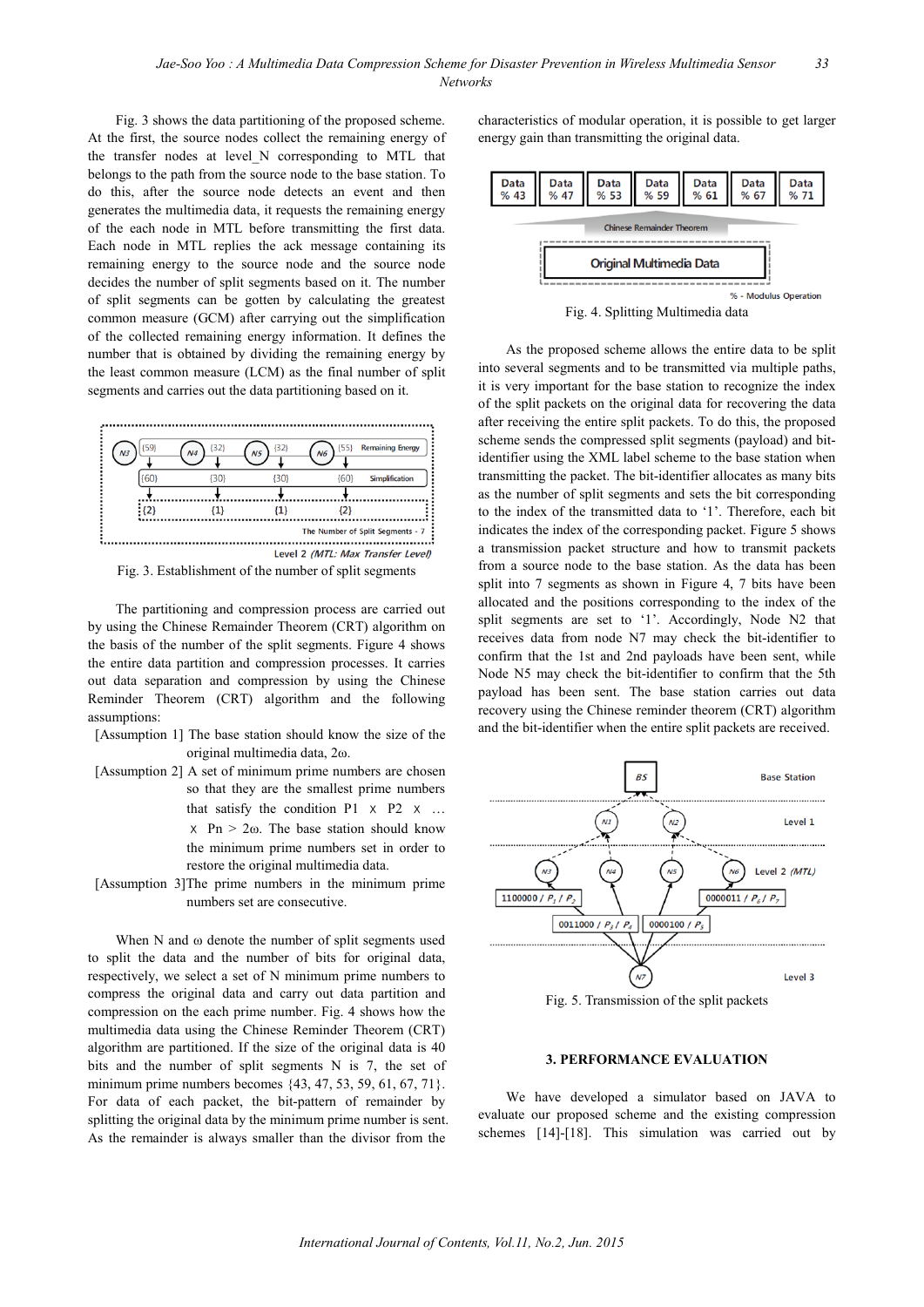constructing the performance evaluation environment shown in Table 1.

Table 1. Simulation Parameters

| 10010 1. OMNORODI 1 01011101019 |                           |  |
|---------------------------------|---------------------------|--|
| Parameters                      | Values                    |  |
|                                 | Uncompressed MPEG-4       |  |
| Multimedia data                 | standard images           |  |
|                                 | provided by Xiph.org [19] |  |
| Length of multimedia data       | 50                        |  |
| ( <i>Frames</i> )               |                           |  |
| Format of multimedia data       | $CIF(352 \times 288)$     |  |
| $(px \times px)$                | OCIF(176 x 144)           |  |
|                                 |                           |  |

Fig. 6 shows the compression ratio per frame of the proposed scheme and the existing schemes. Although the occurrence of the deviation depending on the spatial complexity, JPEG-LS, L-JPEG, JPEG2000 and SPIHT reduced the original text data drastically regardless of image resolution. L-JPEG produces the highest compression ratio because it carries out loss compression. The proposed scheme is possible to reduce the size more drastically in comparison with the existing schemes because the proposed scheme can compress the multimedia sensor data into a very tiny remainder numerical value data within the scope of 1~16 byte by utilizing Chinese remainder theorem. As a result, the proposed scheme shows more excellent performance than the existing scheme-L-JPEG which had shown the highest compression ratio, and the proposed scheme improved data compression ratio by about 152.5% over the existing scheme.



Fig. 7 shows the compression operation quantity of the proposed scheme and the existing schemes. JPEG and JPEG 2000 which use DCT and DWT as pre-processing algorithms, and use arithmetic coding as a post-processing algorithm respectively, and in the same way SPIHT, which uses DWT as a pre-processing algorithm and uses arithmetic coding as a post-processing algorithm, require a large scale of arithmetic operation. The proposed scheme using Chinese remainder theorem based on the remainder operation which falls under the four fundamental arithmetic operations instead of complicated arithmetic operation shows a relatively low "operation quantity compared to the popularly used JPEG and JPEG2000. However, the proposed scheme shows a bigger arithmetic operation

quantity than JPEG-LS, which does not use DCT or arithmetic coding for reducing the complexity.



Fig. 7. Compression operation quantity

### **4. CONCLUSION**

In this paper, we have proposed a novel data compression scheme for wireless multimedia sensor networks. Our proposed scheme splits and compresses the multimedia data using the Chinese Remainder Theorem(CRT) on the basis of the number of nodes in maximum transfer level and the remaining energy. And then it transmits the bit-pattern of the remainder to the base station. In addition, the entire energy could be balanced by differentiating the number of transmitted packets considering the remaining energy of the transfer nodes belonging to the upper level. Therefore, the proposed scheme can reduce the amount of data transmission. To show the superiority of our schemes, we simulated our schemes with many conventional schemes. As a result, it was shown through performance evaluation that the proposed scheme significantly increased compression ratio while reducing compression operation comparing to the existing compression schemes. In the future work, we plan to extend our work to prolong the lifetime of a sensor network by making a detour route in consideration of the remaining energy of entire nodes.

#### **ACKNOWLEDGMENT**

This work was supported by the National Research Foundation of Korea Grant funded by the Korean Government (NRF-2014K2A2A4001442), the National Research Foundation of Korea(NRF) grant funded by the Korea government(MSIP) (No.2013R1A2A2A01015710), and the Ministry of Education(MOE) and National Research Foundation of Korea(NRF) through the Human Resource Training Project for Regional Innovation(no. 2013H1B8A2032298)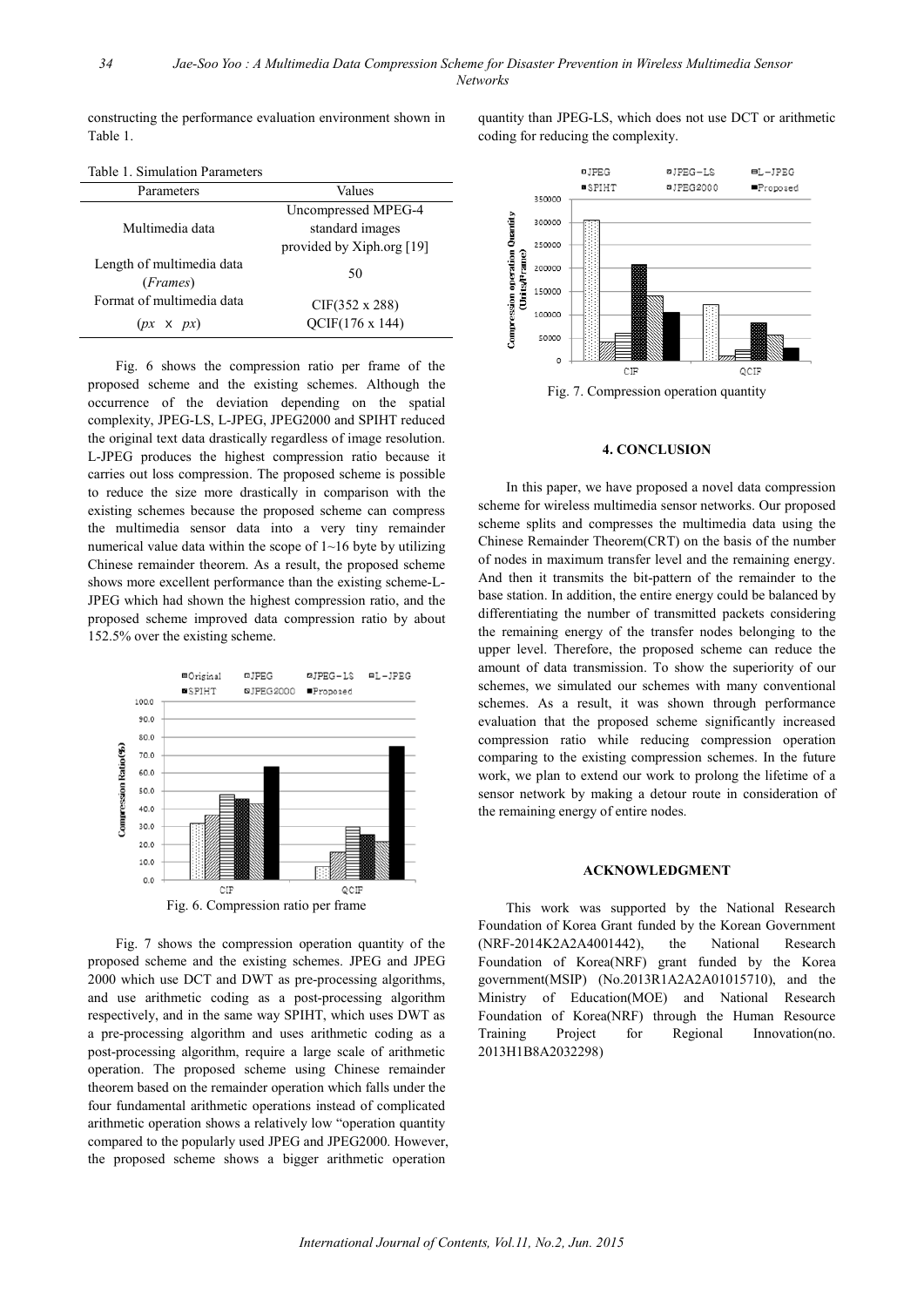#### **REFERENCES**

- [1] I. F. Akyildiz, T. Melodia, and K. R. Chowdhury, "A Survey on Wireless Multimedia Sensor Networks," Computer Networks, vol. 51, no. 4, 2007, pp. 921-960.
- [2] S. Ehsan and B. Hamdaoui, "A Survey on Energy-Efficient Routing Techniques with QoS Assurances for Wireless Multimedia Sensor Networks," IEEE Communications Surveys and Tutorials, vol. 14, issue. 2, 2011, pp. 265-278.
- [3] C. Yousef, W. Naoka, and M. Masayuki, "Network-Adaptive Image and Video Transmission in Camera-Based Wireless Sensor Networks," Proc. of the ACM/IEEE Conference on Distributed Smart Cameras, 2007, pp. 336-343.
- [4] L. W. Chew, L. M. Ang, and K. P. Seng, "Survey of Image Compression Algorithms in Wireless Sensor Networks," Proc. of the International Symposium on Information Technology (ITSim '08), 2008, pp. 1-9.
- [5] D. Cruz, T. Ebrahimi, J. Askelof, M. Larsson, and C. Christopoulos, "Coding of Still Picture," Proc. of SPIE Applications of Digital Image Processing," vol. 4115, 2000.
- [6] J. M. Shapiro, "Embedded Image Coding using Zerotrees of Wavelet Coefficients," IEEE Transactions of Signal Processing, vol. 41, no. 12, 1993, pp. 3445-3462.
- [7] A. Said and W. A. Pearlman, "A New Fast and Efficient Image Codec based on Set Partitioning in Hierarchical Trees," IEEE Transactions of Circuits and Systems for Video Technology, vol. 6, no. 3, 1996, pp. 243-250.
- [8] D. Taubman, "High Performance Scalable Image Compression with EBCOT," IEEE Transactions of Image Processing, vol. 9, no. 7, 2000, pp. 1158-1170.
- [9] P. J. Burt and E. H. Adelson, "The Laplacian Pyramid as a Compact Image Code," Proc. Of the Korean Institute of Information Scientists and Engineers, vol. 31, 1983, pp. 532-540.
- [10] A. Ikonomopoulos and M. Kunt, "High Compression Image Coding via Directional Filtering," Signal Processing, vol. 8, 1985, pp. 179-203.
- [11] M. Kocher and M. Kunt, "Image Compression Using Texture Modeling," Proc. of IEEE International Symposium
- [12] G. F. McLean, "Vector Quantization for Texture Classification," IEEE Transactions on Systems, vol. 23, no. 3, 1993, pp. 637-649.
- [13] Y. S. Chen and Y. W. Lin, "C-MAC: An Energy-Efficient MAC Scheme Using Chinese-Remainder-Theorem for Wireless Sensor Networks," Proc. of IEEE International Conference on Communications, 2007, pp. 3576-3581.
- [14] Independent JPEG Group (IJG) JPEG implementation version 6b, http://www.ijg.org/.
- [15] SPMG JPEG-LS implementation of the University of British Columbia, http://spmg.ece.ubc.ca/.
- [16] Lossless JPEG codec of Cornell University version 1.0, ftp://ftp.cs.cornell.edu/pub/multimed/.
- [17] Information Technology JPEG-2000 Image Coding System, JTC1/SC29/WG1 FCD15444-1, 2000.
- [18] SPIHT Image Compression Demo Programs/Downloads, http://www.cipr.rpi.edu/research/SPIHT/spiht3.html.
- [19] Xiph.Org Foundation, http://www.xiph.org/, 2013.



# **Jun-Ho Park**

He received the B.S. and M.S. degrees in Department of Information and Communication Engineering from Chungbuk National University, Korea in 2008 and 2010 respectively. He is working towards Ph.D. degree on School of Information and Communication

Engineering from Chungbuk National University, Korea. His main research interests are the database system, wireless sensor network, bigdata analysis, semantic web and bioinformatics.



### **Jong-Tae Lim**

He reveived the B.S. and the M.S. degree in the Department of Information and Communication Engineering in 2009 and 2011 from Chungbuk National University, Cheongju, South Korea. He is working towards Ph.D degree on Department of Information and Communication

Engineering from Chungbuk National University, Cheongju, South Korea. His research interests are the moving object database system, the spatial database and the location-based services (LBS).



### **Yong-Sun Oh**

He received B.S., M.S., and Ph.D. degrees in electronic engineering from Yonsei University, Seoul, Korea, in 1983, 1985, and 1992, respectively. He worked as an R&D engineer at the System Development Division of Samsung Electronics Co. Ltd., Kiheung, Kyungki-

Do, Korea, from 1984 to 1986. He joined the Dept. of Information & Communication Engineering, Mokwon University in 1988. During 1998-1999 he served as a visiting professor of Korea Maritime University, Busan, Korea, where he was nominated as a Head of Academic Committee of KIMICS an Institute. He returned to Mokwon University in 1999, and served as a Dean of Central Library and Information Center from 2000 to 2002, as a Director of Corporation of Industrial & Educational Programs from 2003 to 2005, as a Dean of Engineering College and as a Dean of Management Strategic Affairs from 2010 to 2013, respectively. He had been the President of KoCon from 2006 to 2012. During his sabbatical years, he worked as an Invited Researcher at ETRI from 2007 to 2008, and as a Visiting Scholar at KISTI from 2014 to 2015. His research interests include Digital Communication Systems, Information Theory and their applications. Recently he is interested in Multimedia Content and Personalized e-Learning.